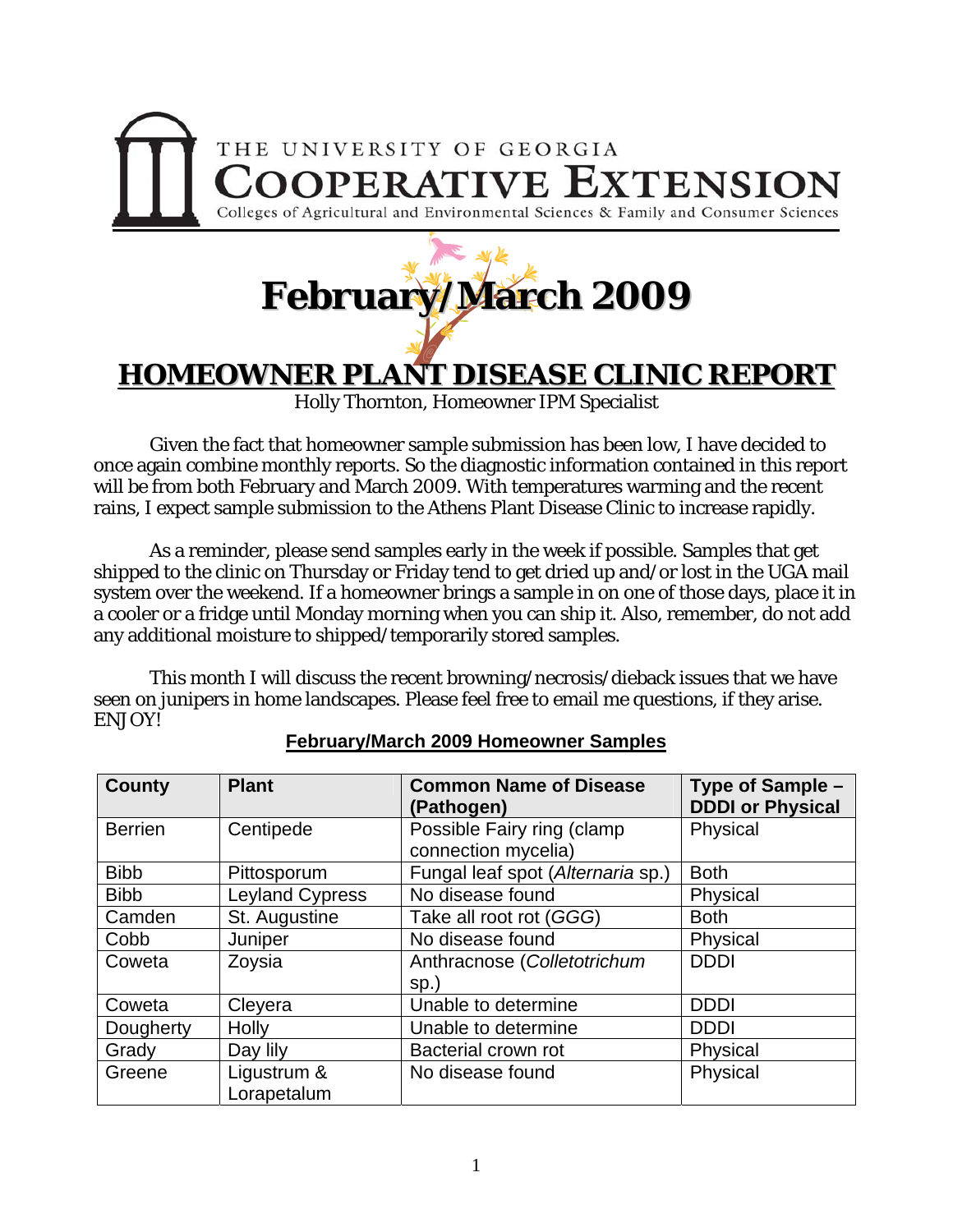| <b>County</b>                                                                     | <b>Plant</b>             | <b>Common Name of Disease</b><br>(Pathogen) | Type of Sample -<br><b>DDDI or Physical</b> |  |
|-----------------------------------------------------------------------------------|--------------------------|---------------------------------------------|---------------------------------------------|--|
| Gwinnett                                                                          | Cryptomeria              | Possible cold damage/drought                | <b>DDDI</b>                                 |  |
|                                                                                   | japonica                 | stress                                      |                                             |  |
| <b>Gwinnett</b>                                                                   | Hawthorn                 | Leaf spot ( <i>Entomosporium</i> sp.)       | <b>DDDI</b>                                 |  |
| <b>Gwinnett</b>                                                                   | Arborvitae               | Unable to determine                         | <b>DDDI</b>                                 |  |
| Henry                                                                             | <b>Blue Star Creeper</b> | Blight/root rot (Rhizoctonia sp.)           | <b>Both</b>                                 |  |
| Jasper                                                                            | Apple tree               | No disease - possible                       | <b>DDDI</b>                                 |  |
|                                                                                   |                          | compounded stresses                         |                                             |  |
| Laurens                                                                           | Muscadine                | Fusarium sp. - secondary                    | <b>DDDI</b>                                 |  |
| Lumpkin                                                                           | Juniper                  | No disease found                            | Physical                                    |  |
| <b>Meriwether</b>                                                                 | Mondo grass              | Anthracnose (Colletotrichum                 | Physical                                    |  |
|                                                                                   |                          | $sp.$ )                                     |                                             |  |
| Morgan                                                                            | <b>English Boxwood</b>   | No disease found - cultural                 | <b>Both</b>                                 |  |
|                                                                                   |                          | <b>issues</b>                               |                                             |  |
| <b>Newton</b>                                                                     | Rose                     | Unable to determine                         | <b>DDDI</b>                                 |  |
| White                                                                             | Aucuba &                 | No disease found – pine sap                 | Physical                                    |  |
|                                                                                   | Arborvitae               |                                             |                                             |  |
| Total samples (February-March) = 21<br>Physical = $8$<br>$DDDI = 9$<br>$Both = 4$ |                          |                                             |                                             |  |

## **JUNIPER PROBLEMS**

We have seen an increased number of juniper samples in the diagnostic clinic over the last several months. The typical symptom description of these problematic junipers varies from: branch dieback to yellowing, browning, and dead limbs. Most times, we do not receive any root system with the foliage samples; thereby, preventing us from ruling out root diseases.

Most often, we receive the low-growing varieties of junipers. As you may know, junipers prefer dry soils with excellent drainage and, of course, full sun. Knowing these characteristics of their growing habits helps us understand why plants grown in heavy clay, poorly-drained soils oftentimes do not survive.

Although damage to junipers are often times attributed to plant disease organisms, in most cases that we've seen in the diagnostic clinic, the problem is a cultural one. A twig blight, caused by the fungus *Phomopsis juniperovora*, is one of the more common disease problems. The scale-like leaves turn yellow/light brown/tan and die, then the whole branch or twig dies. The dieback is usually random within the planting. The damage can be more severe on the interior of the planting and where branches split from the main trunk. For management of this pathogenic problem, prune out infected areas, avoid watering overhead/evening watering, increase air circulation, and avoid wounding branches.